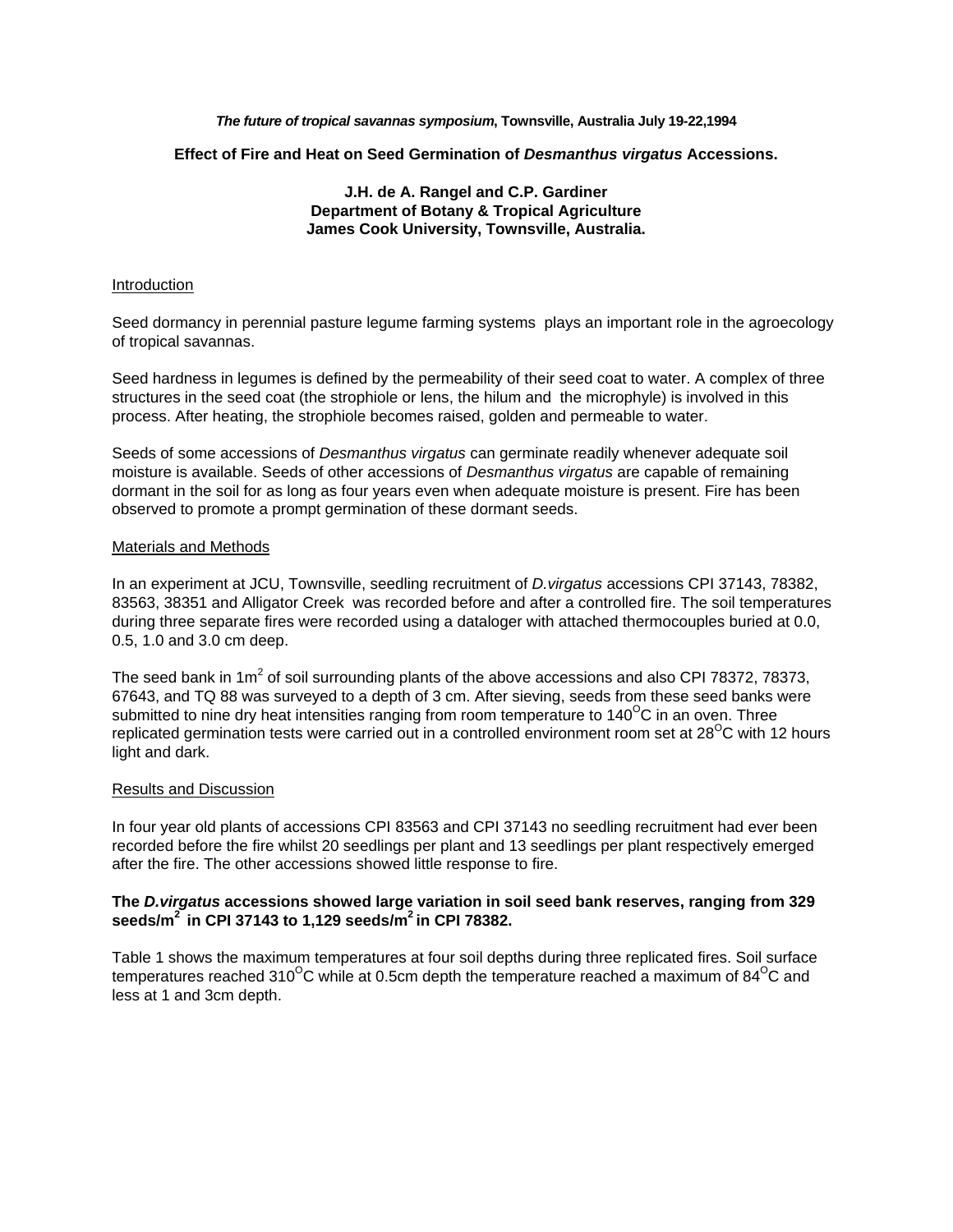|         | $0.0 \text{ cm}$     | $0.5 \text{ cm}$ | $1.0 \text{ cm}$ | $3.0 \text{ cm}$ |
|---------|----------------------|------------------|------------------|------------------|
| Fire 1  | $310^{\circ}$ C      | $71^{\circ}$ C   | $47^{\circ}$ C   | ۰                |
| Fire 2  | $135^{\circ}$ C      | $84^{\circ}$ C   | $58^{\circ}$ C   | $43^{\circ}$ C   |
| Fire 3  | $280^{\circ}$ C      | $74^{\circ}$ C   | $82^{\circ}$ C   | $63^{\circ}$ C   |
| Average | $242$ <sup>o</sup> C | $76^{\circ}$ C   | $62^{\circ}$ C   | $53^{\circ}$ C   |

Table 1. Effect of fire on soil temperature.

Table 2 shows the germination of the accessions as effected by dry heat treatments. Three main trends can be identified. CPI 78372, 78373, 78382 and 83563 had germination enhanced by temperatures higher than 60<sup>o</sup>C up to a maximum of 80<sup>o</sup>C and decreasing with higher temperatures. CPI 37143, 67643, 38351 and Alligator Creek had similar trends to the former accessions but germination was enhanced by temperatures higher than 40<sup>o</sup>C. TQ 88 showed wider tolerance to temperatures (>40<sup>o</sup>C-100<sup>o</sup>C) than the other accessions.

Table 2 Effects of heat on the germination % of *D.virgatus.* 

|             | TEMPERATURE <sup>O</sup> C |                |                |                |                 |                 |                 |            |
|-------------|----------------------------|----------------|----------------|----------------|-----------------|-----------------|-----------------|------------|
| <b>CPI</b>  |                            |                |                |                |                 |                 |                 |            |
|             | Room                       | $40^{\circ}$ C | $60^{\circ}$ C | $80^{\circ}$ C | $100^{\circ}$ C | $120^{\circ}$ C | $140^{\circ}$ C | <b>LSD</b> |
| 37143       | 0.83                       | 5.83           | 40.00          | 75.00          | 45.33           | 14.00           | 0.00            | 26.32      |
| 78372       | 6.67                       | 4.00           | 15.33          | 50.00          | 51.33           | 8.67            | 0.00            | 24.26      |
| 78373       | 8.00                       | 8.00           | 4.00           | 32.00          | 7.33            | 2.67            | 0.00            | 38.52      |
| 78382       | 4.00                       | 4.67           | 5.33           | 68.00          | 18.67           | 33.33           | 0.00            | 29.39      |
| Al.Cr       | 6.67                       | 4.00           | 53.33          | 64.00          | 60.00           | 3.33            | 0.00            | 44.52      |
| <b>TQ88</b> | 16.00                      | 18.67          | 72.00          | 79.33          | 43.33           | 9.33            | 0.00            | 42.23      |
| 83563       | 17.50                      | 22.50          | 20.00          | 80.00          | 55.33           | 26.67           | 0.00            | 24.74      |
| 67643       | 10.00                      | 13.33          | 41.67          | 66.67          | 18.67           | 10.00           | 0.00            | 22.76      |
| 38351       | 8.00                       | 4.00           | 40.67          | 61.33          | 62.33           | 1.33            | 0.00            | 37.45      |

### **Conclusions**

In a grass fire *Desmanthus virgatus* seeds on the soil surface would be destroyed. Germination of seeds at depth thus depends upon the accession and the depth at which the seeds are located.

These results will assist in the management of *Desmanthus virgatus* seedling recruitment and pasture sustainability.